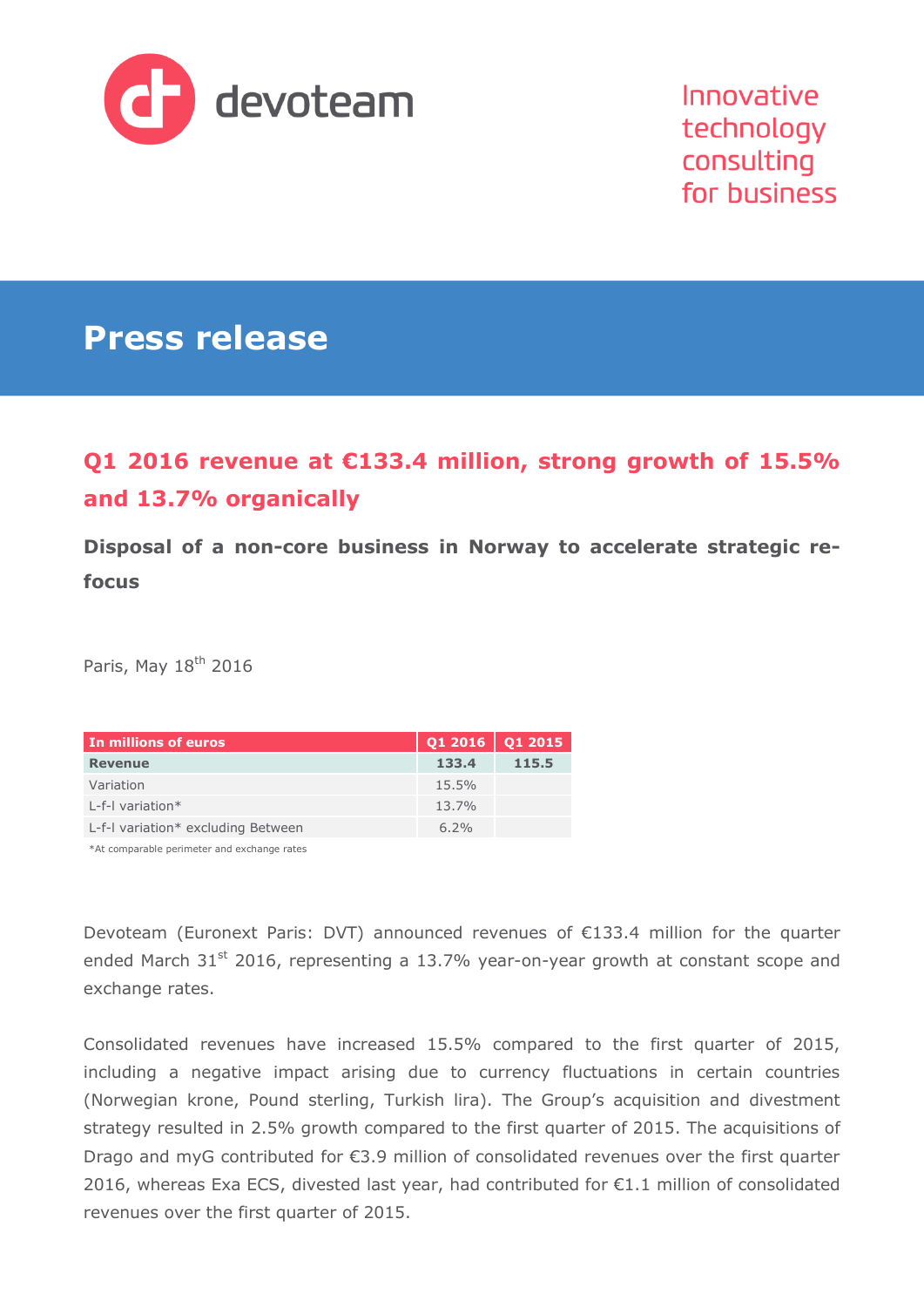Stanislas de Bentzmann, co-CEO of Devoteam, commented on these results:

*"In the continuity of 2015, Devoteam's growth in Q1 2016 benefited from the repositioning of the Group on the Digital offers, particularly driven by the Google activities, the user experience and the management of digital transformation projects. The integration of Drago in Spain, and the disposal in early May of our system integration activity in Grimstad, located in Southern Norway, are speeding up the transformation of our portfolio."*

## **Analysis of Q1 2016 revenue by region**

The revenue of the first quarter of 2016 in **France** stood at €56.4 million, growing almost 12% organically, and driven by a strong growth in the Google and digital transformation activities.

**Northern Europe and Benelux** (excluding Between), achieved a €28.4 million contribution to Group revenues, with a 7.2% organic growth thanks to Denmark and Belgium.

The **Central Europe** region achieved revenues of €13.0 million, a 0.4% organic growth compared to the same quarter in 2015. It reflected a stabilization of the revenue in Germany and a downsizing in Poland (related to the exit from the historical activities of system integration), balanced by a strong increase of business in Czech Republic.

**Rest of the world** (North Africa, Middle East, Italy and Spain) reported revenues at €16.2 million for the first quarter of 2016. It represented a 4.9% organic decrease and is explained by the Group's strategy to be selective in delivering low margin projects in Turkey, Morocco and Algeria. Total growth is above 23% due to the inclusion of Drago into this reporting segment.

**Between**, the broker activity in the Netherlands, doubled revenues year-on-year, generating a successful return on its sales investments in 2015.

## **Headcount and utilization rate**

On March  $31<sup>st</sup>$  2016, the Group employed 4 016 people compared to 3 957 people on December 31<sup>st</sup> 2015.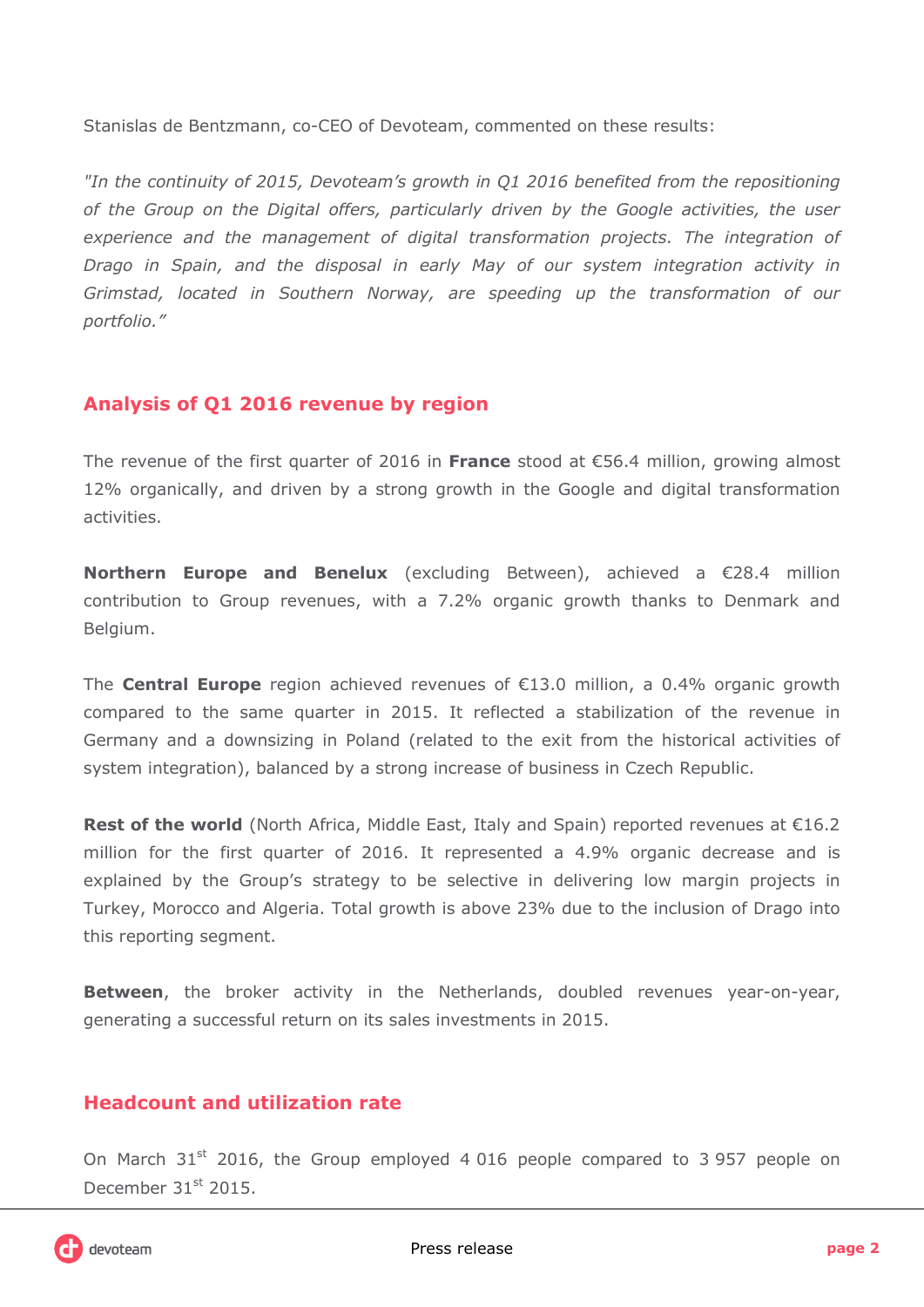The ratio of billable headcount to total headcount is almost stable at 84.4% compared to 84.5% the year before.

The Group showed a utilization rate of internal resources excluding divestments at 82.8% for the first quarter, in line with the first quarter of 2015.

## **Changes in scope**

In a continuous effort of portfolio focus, the Group sold its Norwegian system integration business, for a non-significant amount. This business, located in Grimstad in the South of Norway, employs around 30 people and reported revenues of €5.6 million in 2015. In the first quarter of 2016, it did not generate a profit and retained exposure for the Group to the oil and gas sector. The deal should impact Group results with a loss on asset disposal of around €1 million in 2016; the exit from the Group consolidation perimeter will be effective on May  $1<sup>st</sup>$  2016.

Over the quarter, the Group also acquired for  $\epsilon$ 3.6 million worth of shares belonging to minority shareholders in core business subsidiaries.

## **Free share plan**

To support the development and transformation process of Devoteam, the Board will submit to the next Shareholders' meeting an approval for a free share plan, representing circa 2% of the capital. The plan should benefit the key employees of the Group.

This will lead to the recognition of a cost of stock options of about €2 million each year from 2016 to 2018. These stock options would be subject to the achievement of 2018 financial objectives and paid from company-owned Devoteam shares.

## **2016 outlook**

Based on the first quarter of 2016 and despite the disposal in Norway, the Group confirmed the 2016 full-year revenue target of €525 to €535 million and an operating margin level exceeding 7.5%.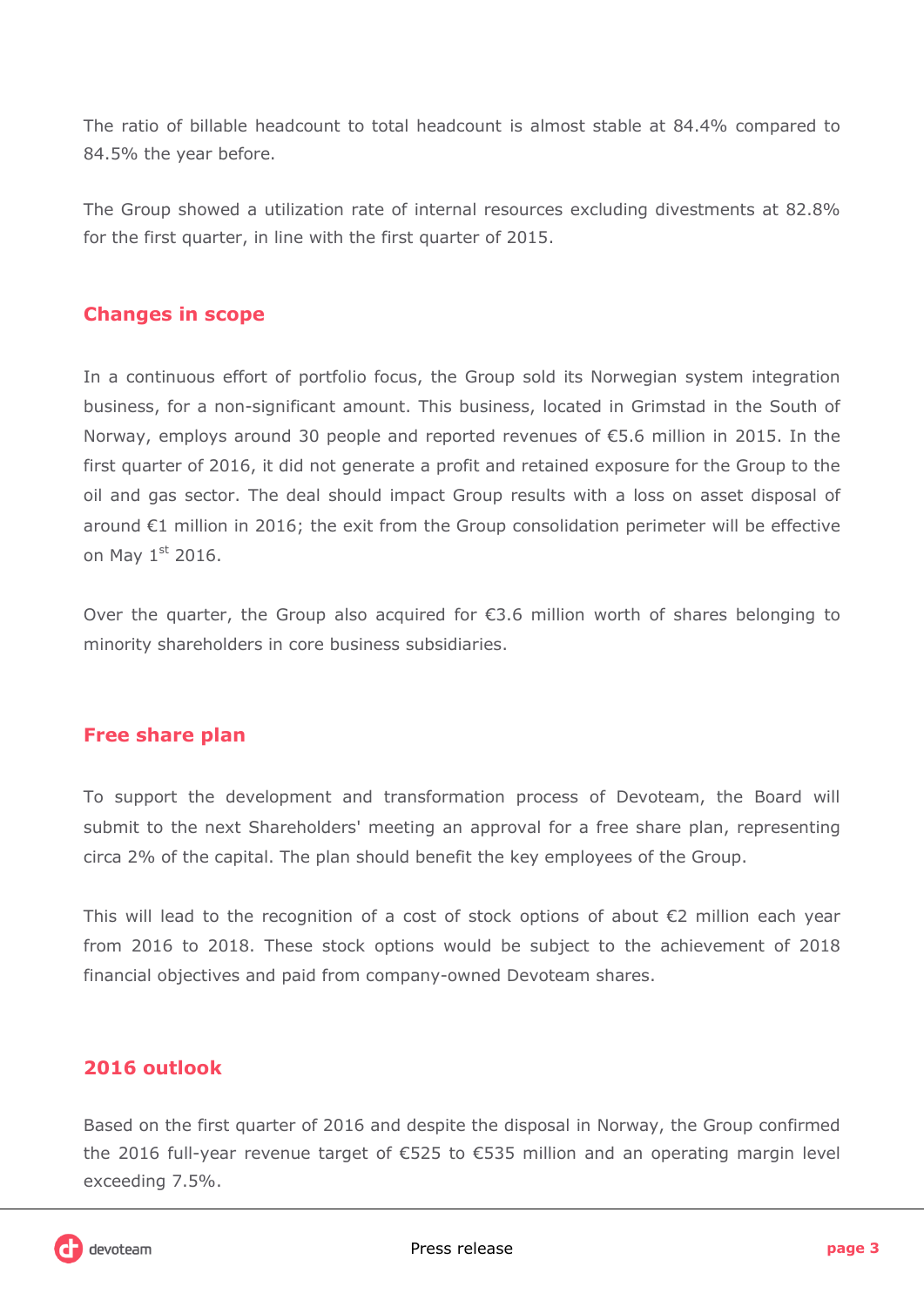## **2016 financial calendar**

| <b>Press release after market closed</b> |                      |                 | <b>Shareholders'</b>       |                  |  |
|------------------------------------------|----------------------|-----------------|----------------------------|------------------|--|
| 02 2016                                  | 03 2016              | 04 2016         | meeting                    | Dividend payment |  |
| September 7 <sup>th</sup> 2016           | November $15th$ 2016 | To be announced | June $17^{\text{th}}$ 2016 | July $1st$ 2016  |  |

## **Appendix**

## **Analysis of the revenue by region**

| In millions of euros                        | Q1 2016 | Q1 2015        |
|---------------------------------------------|---------|----------------|
| France*                                     | 56.4    | 50.3           |
| Variation                                   | 12.3%   |                |
| L-f-I variation                             | 11.9%   |                |
| <b>Northern Europe &amp; Benelux</b>        | 28.4    | 27.1           |
| Variation                                   | 4.8%    |                |
| I-f-I variation                             | 7.2%    |                |
| <b>Central Europe</b>                       | 13.0    | 13.0           |
| Variation                                   | 0.2%    |                |
| I-f-I variation                             | 0.4%    |                |
| Rest of the world*                          | 16.2    | 13.2           |
| Variation                                   | 23.2%   |                |
| I-f-I variation                             | $-4.9%$ |                |
| <b>Corporate</b>                            | (0.1)   | 0.0            |
| <b>Between</b>                              | 18.2    | 9.0            |
| Variation                                   | 102.7%  |                |
| L-f-I variation                             | 102.7%  |                |
| <b>Divestments (2015-2016)</b>              | 1.1     | 2.9            |
| <b>Total</b>                                | 133.4   | 115.5          |
| Variation                                   | 15.5%   |                |
| L-f-I variation                             | 13.7%   |                |
| L-f-I variation excluding Between           | 6.2%    |                |
| *Of which contribution of the acquisitions: |         |                |
| In millions of euros                        | Q1 2016 | Q1 2015        |
| <b>France</b>                               | 0.2     | $\overline{a}$ |

|                                                        |     | _______ |
|--------------------------------------------------------|-----|---------|
| <b>France</b>                                          | 0.2 |         |
| myG France, consolidated as of October 1st 2015        | 0.2 |         |
| <b>Rest of the world</b>                               | 3.8 |         |
| Drago, consolidated as of October 1 <sup>st</sup> 2015 | 3.7 | -       |
| myG Spain, consolidated as of October 1st 2015         | 0.1 |         |

## **Utilization rate of internal resources**

| Utilization rate of internal resources, excluding divested entities |         |         |         |                |         |
|---------------------------------------------------------------------|---------|---------|---------|----------------|---------|
| 01 2015                                                             | 02 2015 | 03 2015 | 04 2015 | <b>FY 2015</b> | 01 2016 |
| 83.0%                                                               | 84.5%   | 85.0%   | 84.8%   | 84.3%          | 82.8%   |

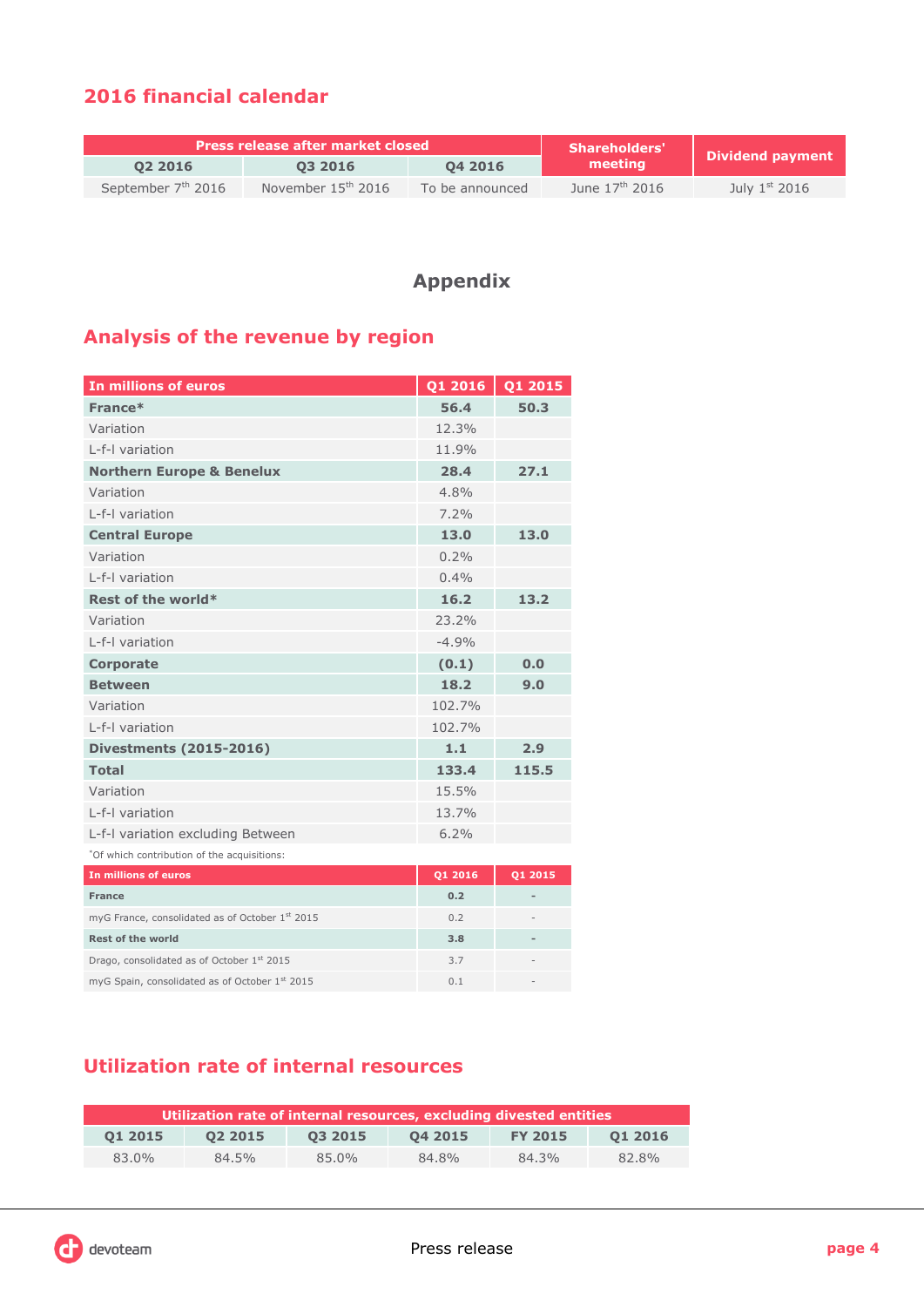## **Changes in exchange rates – Q1 2016**

| For $E1$        | <b>Average rate</b><br>01 2016 | <b>Average rate</b><br>Q1 2015 | <b>Variation</b> |
|-----------------|--------------------------------|--------------------------------|------------------|
| UAE dirham      | 4.051                          | 4.144                          | 2.3%             |
| Swiss franc     | 1.096                          | 1.075                          | $-1.9%$          |
| Czech koruny    | 27.038                         | 27.592                         | $2.1\%$          |
| Danish krone    | 7.461                          | 7.449                          | $-0.2%$          |
| Algerian dinar  | 119.018                        | 104.423                        | $-12.3%$         |
| Pound sterling  | 0.770                          | 0.744                          | $-3.4%$          |
| Moroccan dirham | 10.828                         | 10.754                         | $-0.7\%$         |
| Norwegian krone | 9.520                          | 8.728                          | $-8.3%$          |
| Zloty           | 4.361                          | 4.190                          | $-3.9%$          |
| Tunisian dinar  | 2.239                          | 2.174                          | $-2.9%$          |
| Turkish lira    | 3.247                          | 2.772                          | $-14.6%$         |

## **Glossary**

Like-for-like variation: At comparable perimeter and exchange rates.

Between: "Between", a subsidiary operating in the Netherlands on the market of sourcing of IT professionals, has a very volatile contribution to revenue since, depending on the terms and conditions of the contracts signed, the revenue consolidated at Group level may be based on the contract's gross margin or on the full amount invoiced to the final customer. As a consequence, the Group decided to isolate this subsidiary when calculating the growth rate of the consolidated revenues.

Divestments (2015-2016) or divested entities: In 2016, Divestments include Grimstad activities in Norway, deconsolidated on May  $1<sup>st</sup>$  2016. In 2015, it also includes Exa ECS, deconsolidated on April 1<sup>st</sup> 2015.

Utilization rate of internal resources: Measures the percentage of working hours (excluding paid holidays) of billable employees that were billed to a client.

Operating margin: Defined as the current operating result before amortization of intangible assets related to acquisitions and excluding the impact of stock options.